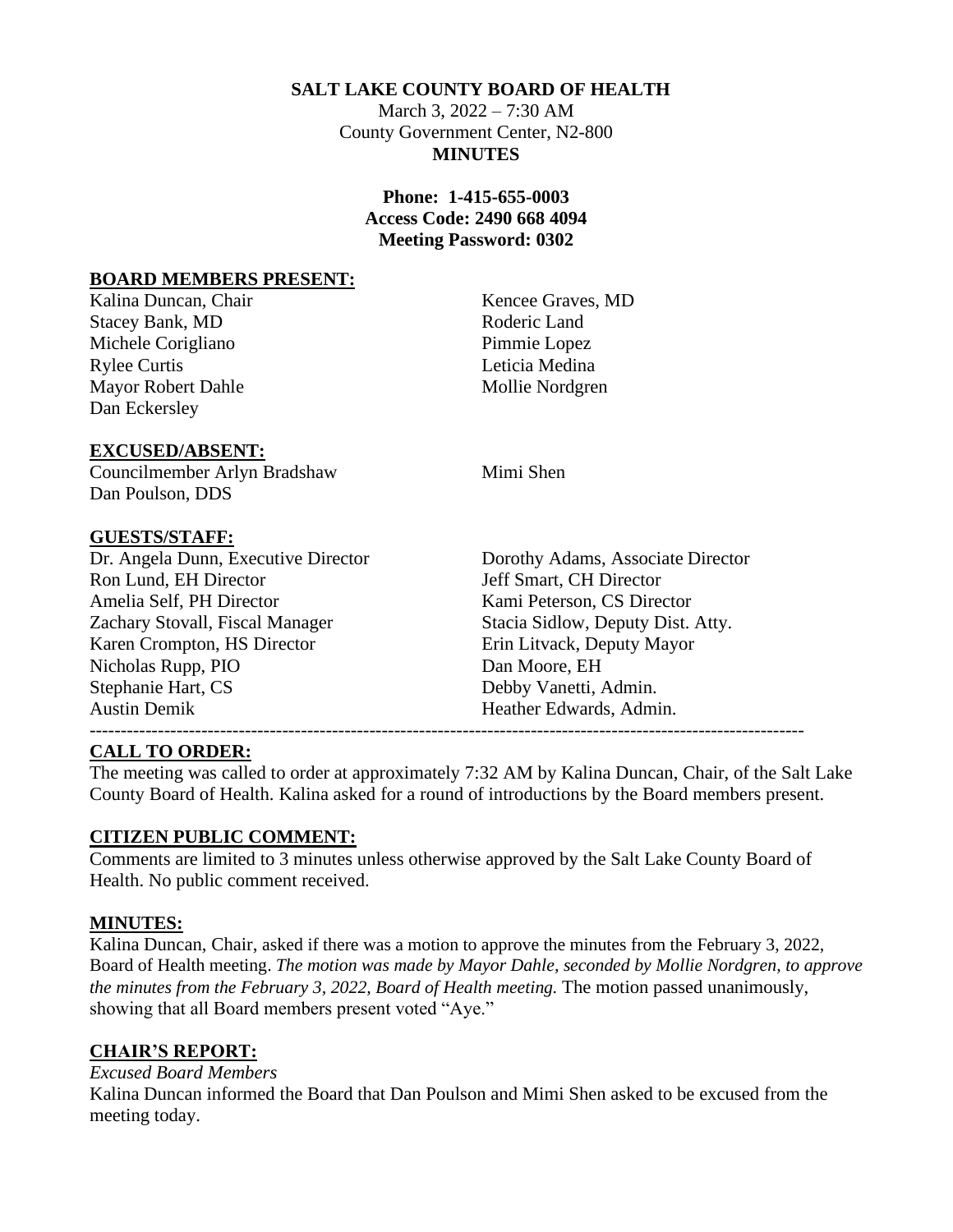Board of Health Minutes March 3, 2022 Page 2

#### *Utah Association of Local Boards of Health (UALBOH) Symposium*

The Annual UALBH Symposium will be held March 31-April 1, 2022, in Richfield and several Board members will be attending along with department leadership representatives.

#### *Board Members and Media*

Kalina Duncan informed the Board that Nicholas Rupp, Communication Manager, sent information regarding media opportunities for Board members that should give board members more visibility when there are media inquiries within specific area of expertise and Board members are asked to speak with media on behalf of the Board and Health Department.

### *Environmental Quality Advisory Committee (EQAC)*

Kalina Duncan stated that Mollie Nordgren will update the Board on EQAC at a future meeting.

### **DIRECTOR***'***S REPORT:**

#### *Department Recruitments*

Dr. Angela Dunn informed Board members that the Tom Hudachko was recently hired as the Strategic Partnerships & Special Projects position, he comes from the Utah Department of Health where he worked as the communication manager. Also, an offer has been made r the Executive Assistant position and this should be filled in coming weeks.

#### *Strategic Planning*

Dr. Angela Dunn informed the Board that the department strategic planning is underway, and a survey will be sent to partners in March to gather information related to the departments work around health equity. She also let Board members know that they will be asked to participate in the process as it moves forward.

### *Minimum Performance Standards*

Dr. Angela Dunn stated that department has statutory requirements outlined in the Minimum Performance Standards and she will be presenting more information during the April meeting. The Board will be asked to review the attestation checklist and give concurrence that the standards are being met.

### *American Rescue Plan Act (ARPA) Request*

Dr. Angela Dunn presented the department's request to the County Council for ARPA funding to continue providing infrastructure for health equity and public health work in Salt Lake County. She presented information with a PowerPoint; slides included:

- Where You live matters
- Life Expectancy can differ drastically by zip code
- COVID put a spotlight on these issues, and counties to do so
- Native Hawaiian/Pacific Islanders are 1.65x more likely to be infected with COVID
- Native Hawaiian/Pacific Islanders are 3.65x more likely to be hospitalized with COVID
- The health of each of us depends on the health of all of us
- Community Health Workers (CHW)
- Our CHW COVID Work]
- Public Health infrastructure to address health equity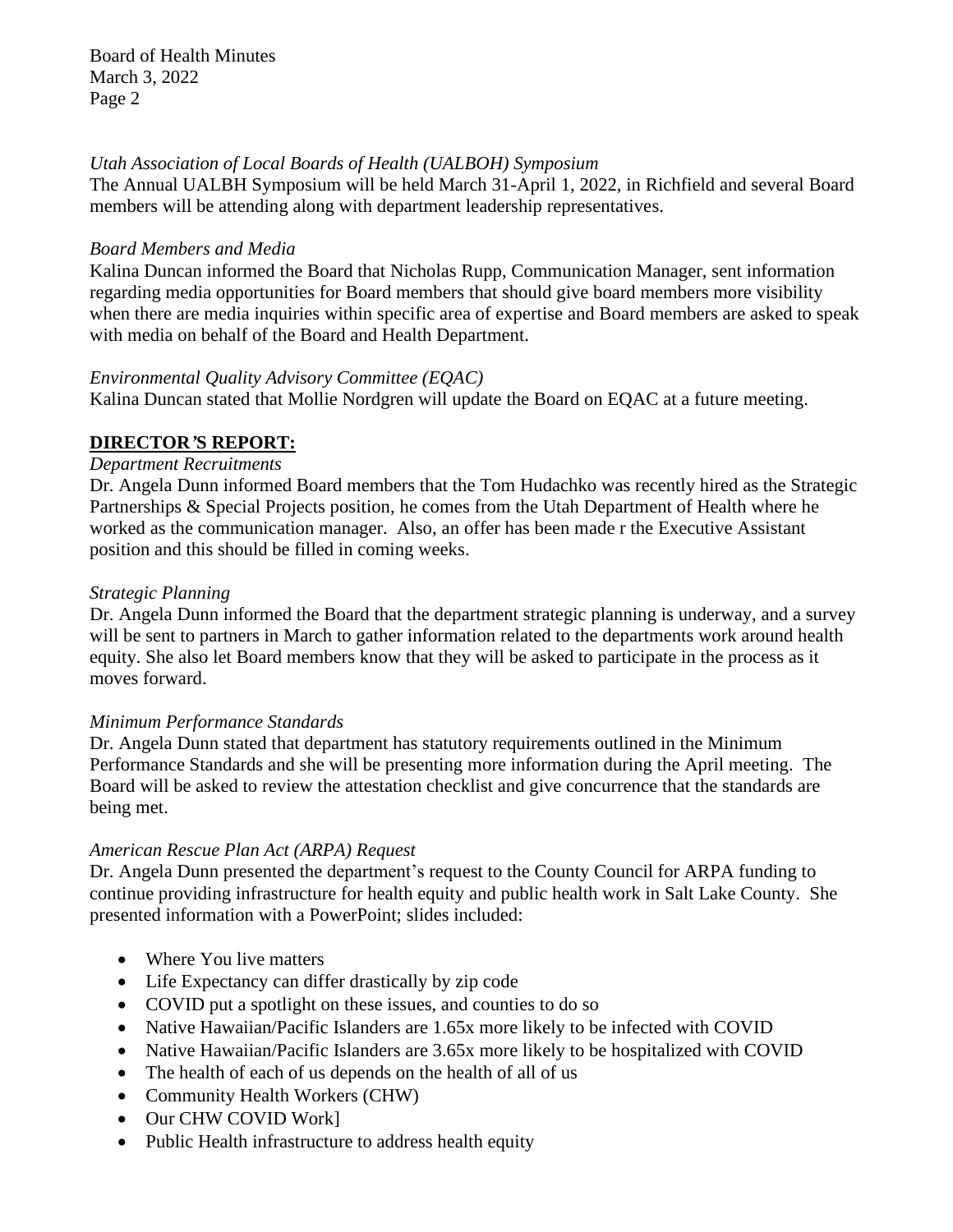Board of Health Minutes March 3, 2022 Page 3

- Health Equity ARPA Request
- Outcomes
- Sustainability

Dr. Dunn informed the Board that the department made the ARPA proposal and she asked Board members to support the request to Council. Kalina Duncan asked the Board for a motion to support a statement to the Council in support of the ARPA request. *The motion was made by Michele Corigliano, seconded by Mayor Dahle, to support a statement to the Council in support of the ARPA request.* The motion passed unanimously, showing that all Board members present voted "Aye."

For more detailed information, please see the hardcopy of the presentation and statement included in the Board of Health meeting file folder.

# **LEGISLATIVE UPDATE:**

Dr. Angela Dunn presented information on legislative bills/titles of interest to the department for the 2022 session, through a PowerPoint presentation. Slides included:

- Legislative Tracker
- H.B. 60, *Vaccine Passport Amendments*; Rep. Brooks
- H.B. 146, *Food Truck Licensing;* Rep. Lisonbee
- S.B. 137, *Property Decontamination Amendments*; Sen. Mayne
- S.B. 45, *Department of Health and Human Services Amendments*; Sen. Anderegg/Rep. Thurston

For more detailed information, please see the hardcopy of the presentation included in the Board of Health meeting file folder.

# **MICROENTERPRISE KITCHEN PERMIT:**

Ron Lund, Environmental Health Director, presented the new permit fees for microenterprise kitchens, which is a non-commercial kitchen that can prepare food for public sell in a home kitchen. The fee is \$255 for a new permit with an \$80 permit renewal annually, and he informed the Board that currently the department has not received any applications for a permit. Kalina asked the Board for a motion to approve the new permit fee amounts. *The motion was made by Michele Corigliano, seconded by Dan Eckersley, to approve the new permit fees for microenterprise kitchen permits.* The motion passed unanimously, showing that all Board members present voted "Aye."

# **OPEN MEETINGS TRAINING:**

Stacia Sidlow, Deputy District Attorney, conducted Open and Public Meetings Act (OPMA) Training through a PowerPoint presentation. Slides included:

- Rule and Purpose
- Who Does the Open and Public Meetings Act Govern?
- What Constitutes a Meeting?
- Open Actions and Deliberations
- Electronic Meetings